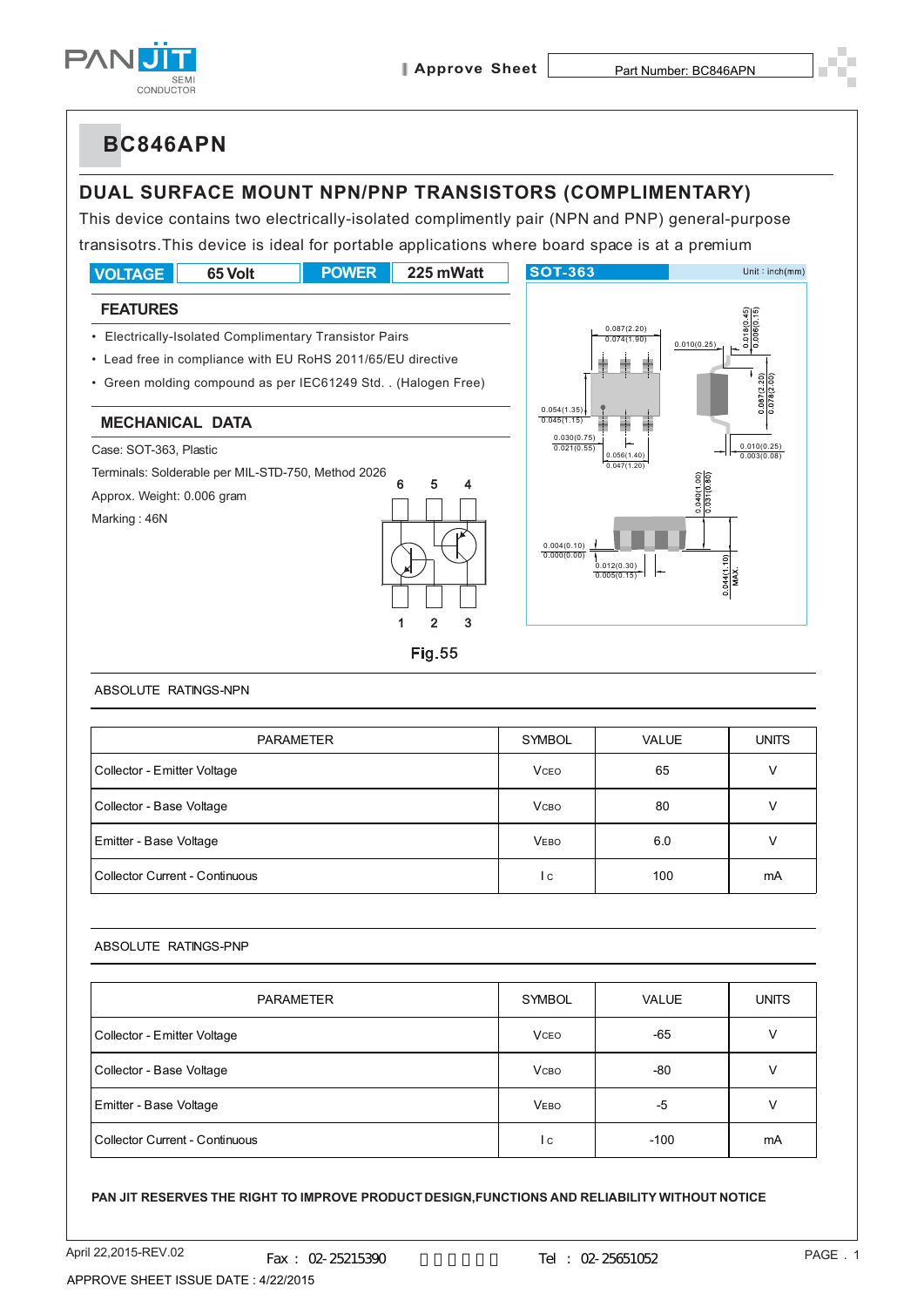

### **THERMAL CHARACTERISTICS**

| <b>PARAMETER</b>                        | <b>SYMBOL</b>               | VALUE        | UNITS        |
|-----------------------------------------|-----------------------------|--------------|--------------|
| Max Power Dissipation (Note 1)          | $P_{\tau \text{OT}}$        | 225          | mW           |
| Thermal Resistance, Junction to Ambient | $R_{\theta$ JA              | 556          | °C/W         |
| Junction Temperature                    |                             | $-55$ to 150 | $^{\circ}$ C |
| Storage Temperature                     | $\mathsf{T}_{\textsf{STG}}$ | $-55$ to 150 | $\rm ^{o}C$  |

Note 1: Transistor mounted on FR-4 board 70 x 60 x 1mm.

### NPN ELECTRICAL CHATACTERISTICS (Note 2) TJ=25°C Unless otherwise noted

| PARAMETER                                 | SYMBOL      | <b>TEST CONDITION</b>                                                  | MIN.                     | TYP.                         | MAX.         | <b>UNITS</b> |
|-------------------------------------------|-------------|------------------------------------------------------------------------|--------------------------|------------------------------|--------------|--------------|
| Collector - Emitter<br>Breakdown Voltage  |             | $V(BR)$ CEO IC=10mA, IB=0                                              | 65                       |                              |              | $\vee$       |
| Collector - Base Breakdown<br>Voltage     |             | $V(BR)$ CBO IC=10uA, IE=0                                              | 80                       |                              |              | $\vee$       |
| Emitter - Base Breakdown<br>Voltage       |             | $V(BR)EBO$ IE=10uA, IC=0                                               | 6.0                      |                              |              | $\vee$       |
| Emitter-Base Cutoff Current               | <b>LEBO</b> | $VEB = 5V$                                                             |                          |                              | 100          | nA           |
| Collector-Base Cutoff Current             | <b>ICBO</b> | $VCB = 30V$ , $IE = 0$<br>$VCB = 30V$ , $IE = 0$ , $TJ = 150^{\circ}C$ |                          |                              | 15<br>5.0    | nA<br>uA     |
| <b>DC Current Gain</b>                    | $h_{FE}$    | $IC = 10uA$ , $VCE = 5V$                                               |                          | 90                           |              |              |
| <b>DC Current Gain</b>                    | $h_{FE}$    | $IC = 2.0mA$ , $VCE = 5V$                                              | 110                      | 180                          | 220          |              |
| Collector - Emitter Saturation<br>Voltage | VCE(SAT)    | $IC=10mA$ , $IB=0.5mA$<br>$IC = 100mA$ , $IB = 5.0mA$                  | $\overline{\phantom{0}}$ |                              | 0.25<br>0.6  | $\vee$       |
| Base - Emitter Saturation<br>Voltage      | VCE(SAT)    | $IC=10mA$ , $IB=0.5mA$<br>$IC = 100mA, IB = 5.0mA$                     |                          | 0.7<br>0.9                   |              | V            |
| Base - Emitter Voltage                    | VCE(SAT)    | $IC=2mA$ , $VCE=5.0V$<br>$IC = 10mA, VCE = 5.0V$                       | 0.58                     | 0.660                        | 0.70<br>0.77 | $\vee$       |
| Collector - Base Capacitance              | Ссво        | $VCB=10V$ , $IE=0$ , $f=1MH$                                           | $\overline{\phantom{a}}$ | $\qquad \qquad \blacksquare$ | 4.5          | pF           |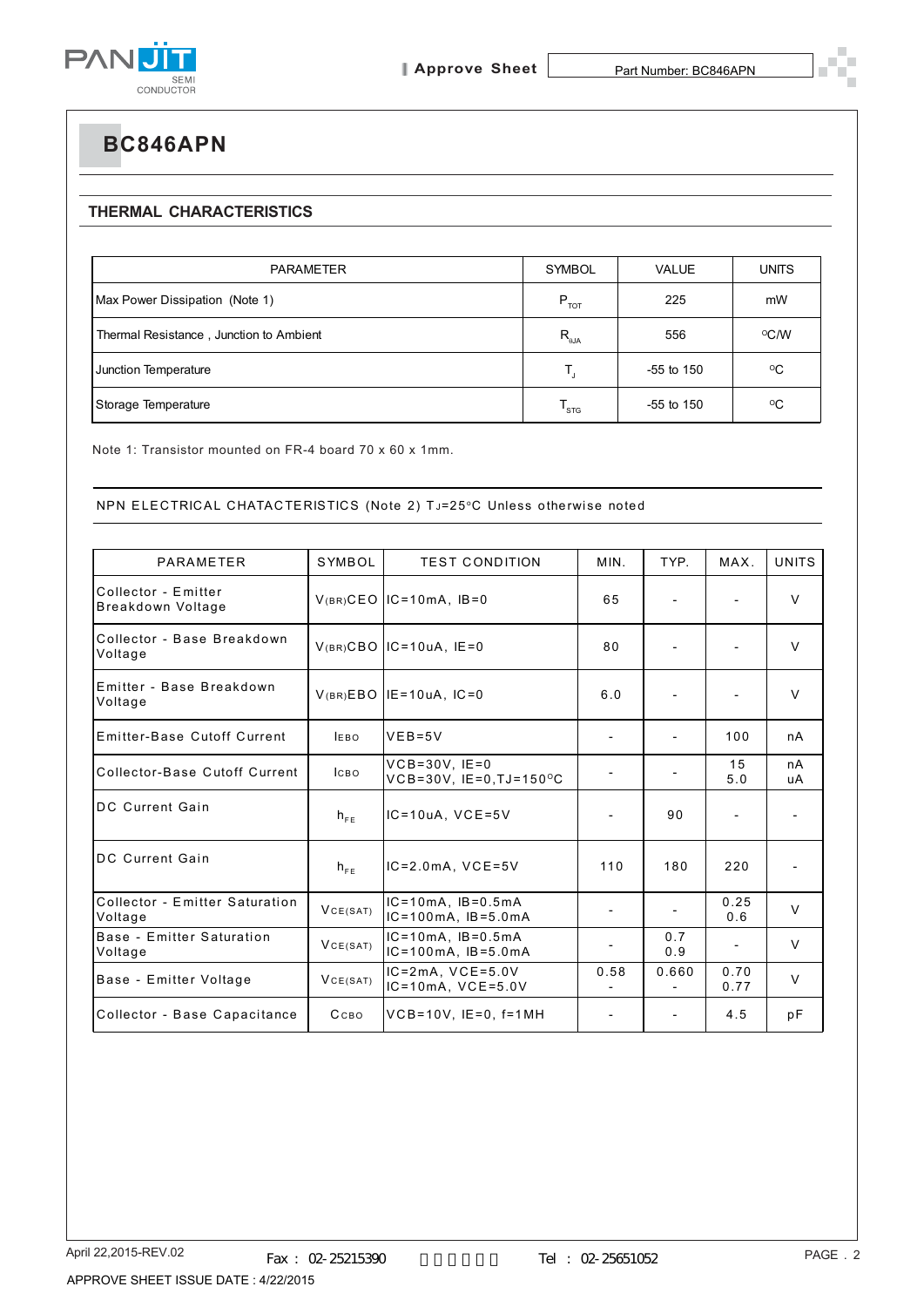

PNP ELECTRICAL CHATACTERISTICS (Note 2) TJ=25°C Unless otherwise noted

| <b>PARAMETER</b>                          | SYMBOL      | <b>TEST CONDITION</b>                                                    | MIN.                     | TYP.                     | MAX.                     | <b>UNITS</b> |
|-------------------------------------------|-------------|--------------------------------------------------------------------------|--------------------------|--------------------------|--------------------------|--------------|
| Collector - Emitter Breakdown<br>Voltage  |             | $V(BR)$ CEO IC=-10mA, IB=0                                               | $-65$                    | $\overline{\phantom{a}}$ | $\overline{\phantom{a}}$ | $\vee$       |
| Collector - Base Breakdown<br>Voltage     |             | $V(BR)CBO$ IC=-10uA, IE=0                                                | $-80$                    |                          | $\overline{\phantom{0}}$ | $\vee$       |
| Emitter - Base Breakdown<br>Voltage       |             | $V(BR)EBO$ IE = -1uA, IC = 0                                             | $-5.0$                   |                          |                          | $\vee$       |
| Emitter-Base Cutoff Current               | <b>IEBO</b> | $VEB = -5V$                                                              |                          | $\overline{\phantom{0}}$ | $-100$                   | nA           |
| Collector-Base Cutoff Current             | <b>ICBO</b> | $VCB = -30V$ . $IE = 0$<br>$VCB = -30V$ , $IE = 0$ , $TJ = 150^{\circ}C$ | $\overline{\phantom{a}}$ | $\overline{\phantom{a}}$ | $-15$<br>$-4.0$          | nA<br>uA     |
| <b>DC Current Gain</b>                    | $h_{FE}$    | $IC = -10uA$ , $VCE = -5V$                                               |                          | 90                       |                          |              |
| <b>DC Current Gain</b>                    | $h_{FE}$    | $IC = -2.0mA$ , $VCE = -5V$                                              | 110                      | 180                      | 220                      |              |
| Collector - Emitter Saturation<br>Voltage | VCE(SAT)    | $IC = -10mA$ , $IB = -0.5mA$<br>$IC = -100mA$ , $IB = -5.0mA$            |                          | $\overline{\phantom{a}}$ | $-0.30$<br>$-0.65$       | $\vee$       |
| Base - Emitter Saturation Voltage         | VCE(SAT)    | $IC = -10mA$ , $IB = -0.5mA$<br>$IC = -100mA$ , $IB = -5.0mA$            |                          | $-0.7$<br>$-0.9$         | $\overline{\phantom{a}}$ | $\vee$       |
| Base - Emitter Voltage                    | VCE(SAT)    | $IC = -2mA$ . $VCE = -5.0V$<br>$IC = -10mA$ , $VCE = -5.0V$              | $-0.60$                  | $\overline{\phantom{a}}$ | $-0.75$<br>$-0.82$       | $\vee$       |
| Collector - Base Capacitance              | Ссво        | $VCB = -10V$ , $IE = 0$ , $f = 1MH$                                      |                          |                          | 4.5                      | рF           |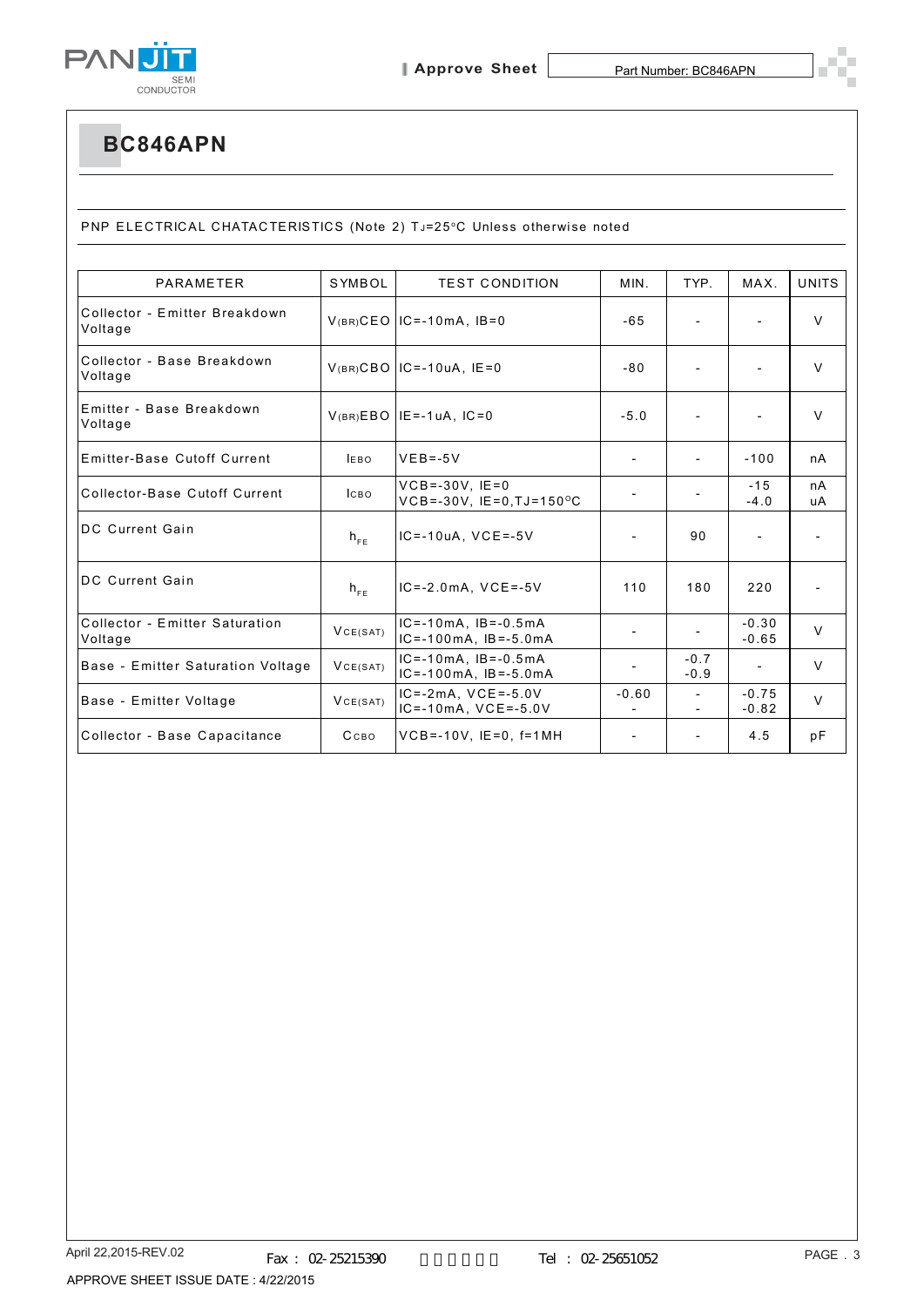

# **NPN ELECTRICAL CHARACTERISTICS CURVE**



4

2

 $0$  –<br> $0.1$ 

0.01 0.1 1 10 100

 $\rm V_{\rm CE}$ =-5V

Ш

Collector Current, I<sub>c</sub>(mA)

Fig.1- TYPICAL h<sub>FF</sub> vs. Collector Current

100

 $0\frac{1}{0.01}$ 

0.1 1 10 100

 $Co<sub>B</sub>$  (CB)

Reverse Voltage,  $V_R(V)$ 

Fig.2- TYPICAL CAPACITANCES vs. REVERSE VOLTAGE